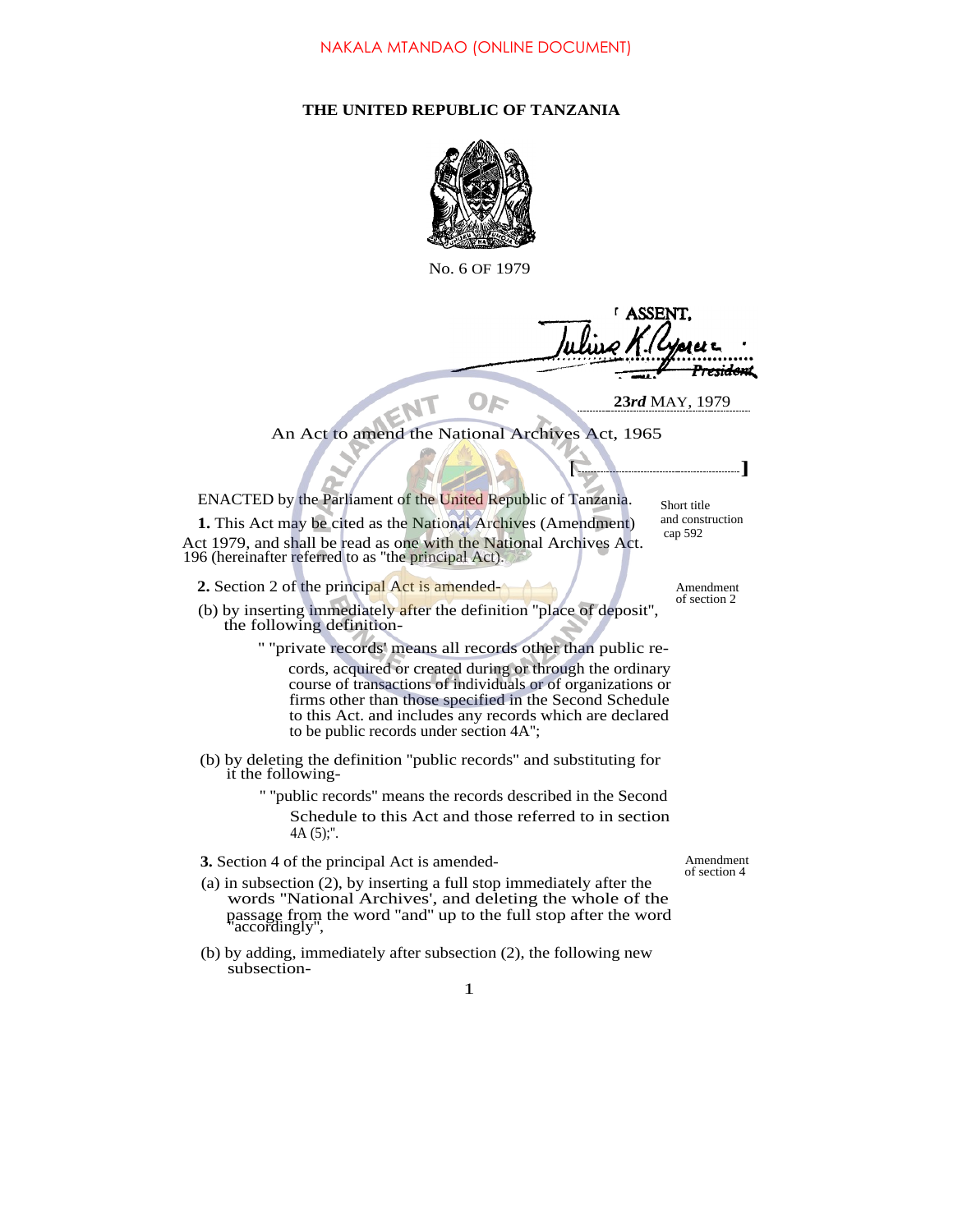**2 No. 6** *National Archives (Amendment)* **1979** ''(3) Where the Minister declares any place to be a place of deposit pursuant to subsection (1), the authority responsible for the records in that place shall establish finding aids and submit copies of those aids to the National Archives and, in

shall have effect accordingly.'' Addition of 4. The Principal Act is amended by adding, immediately after section

relation to the records concerned, the provisions of this Act

4, the following new section-

"Minister may **4A**.-(1) Where it appears to the Minister that any private acguire Private records records, or any part of them, are of national importance, and that it is in the public interest that they be acquired, he may, after consultation with the owner of the private records and subject to the following provisions of this section, acquire those records, or any part of them, and declare them to be public records.

> (2) The United Republic shall, after consultation with the  $(2)$  The United Republic shall, after consultation with the Minister responsible for finance pay full and fair compensation In respect of the private records acquired after consultation In respect of the private records acquired after consultation with the owner of the private records acquired.

(3) When the amount of compensation payable to the owner of the private records acquired pursuant to this section has been determined, the Minister for the time being responsible for finance shall issue a certificate setting out the amount, and that amount shall constitute a charge on and be paid out of the Consolidated Fund.

(4) Notwithstanding subsection (3), the amount of compensation shall be payable in such manner and in such instalments, as the Minister for the time being responsible for finance, after consultation with the person entitled, shall deter- . mine

(5) Where any private records have been acquired pursuant to this section, the records acquired shall forthwith vest in the National Archives and, in relation to the records concerned, the provisions of this Act shall have effect accord. ingly.''

Amendment **5.** Section 9 of the principal Act is amended-

(a) by deleting the whole of subsection (3) and substituting for it the following-

> ''(3) Public records selected for transfer to the National Archives shall be transferred accordingly not later than two years from the date of their selection:

of section 9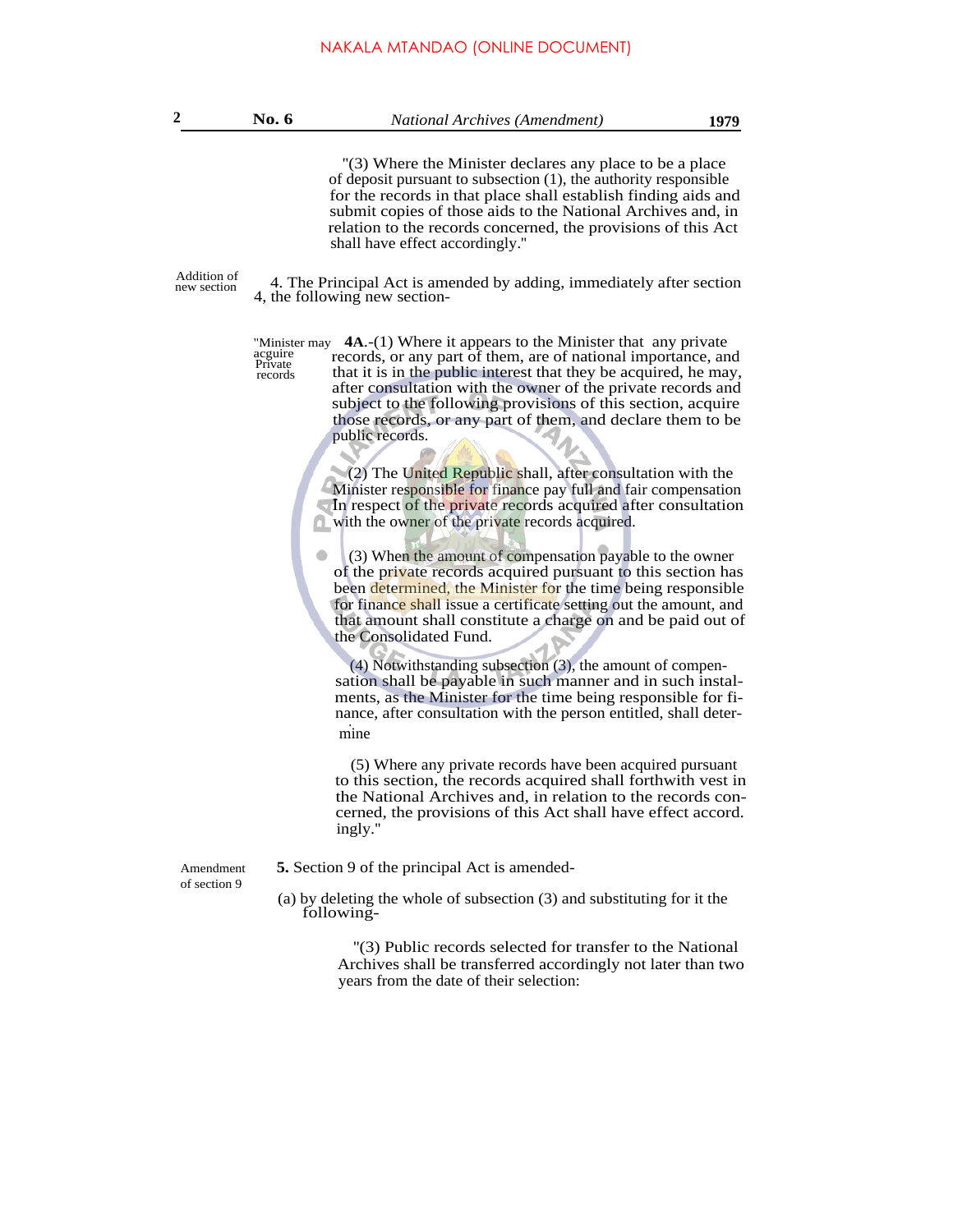**No. 6** *National Archives (Amendment)* **1979 <sup>3</sup>**

(b) by deleting the whole of subsection (4) and substituting for it the following-

> ''(4) The Director may, if it appears to him to be in the interests of the proper administration of the National Archives, direct that the transfer of any category of public records be suspended until arrangements for their reception have been completed and, upon such a direction being made, the creating or holding agent shah take all necessary measures to ensure the safety of those records during the period of suspension of their transfer.''

- **6.** Section 10 of the principal Act is amended- Amendment
- (a) by renumbering the present provisions of that section as provisions, of subsection (1) of section 10; and
- (b) by adding, immediately after subsection (1). the following new subsections-

"(2) No person shall destroy or dispose of any public records save after consulting and obtaining the written consent of the Director in that behalf, and, where the Director gives the consent subject to any conditions, after compliance with those conditions.

(3) Any person who contravenes or fails to comply with the provisions of subsection (2) shall be guilty of an offence and shaft be liable on conviction to a fine not exceeding five thousand shillings or to imprisonment for a term not exceeding ten months, or to both such fine and imprisonment.''

**7.** Section 12 of the principal Act is amended in subsection (1) by deleting the full stop at the end of that subsection and adding, after of section 12 the word ''Director'', a comma and the passage ''with the approval of the Minister.".

**8.** The principal Act is amended by adding, immediately after section 13, the following new section-

''Restoration 13A. Where any public archives or any public records are exported or removed contrary to, the provisions of section 12 or 13 and any person is convicted of the offence, the trial court shall, upon convicting the accused person, order that the archives or. as the case may be, the records, be put at the disposal of the National Archives.'' of archives and records unlawfully exported or removed

**9.** Section 17 of the principal Act is repealed and replaced by the following-

Amendment section 12

Addition of new section 13A

> Repeal and replacement of section 17

of section 10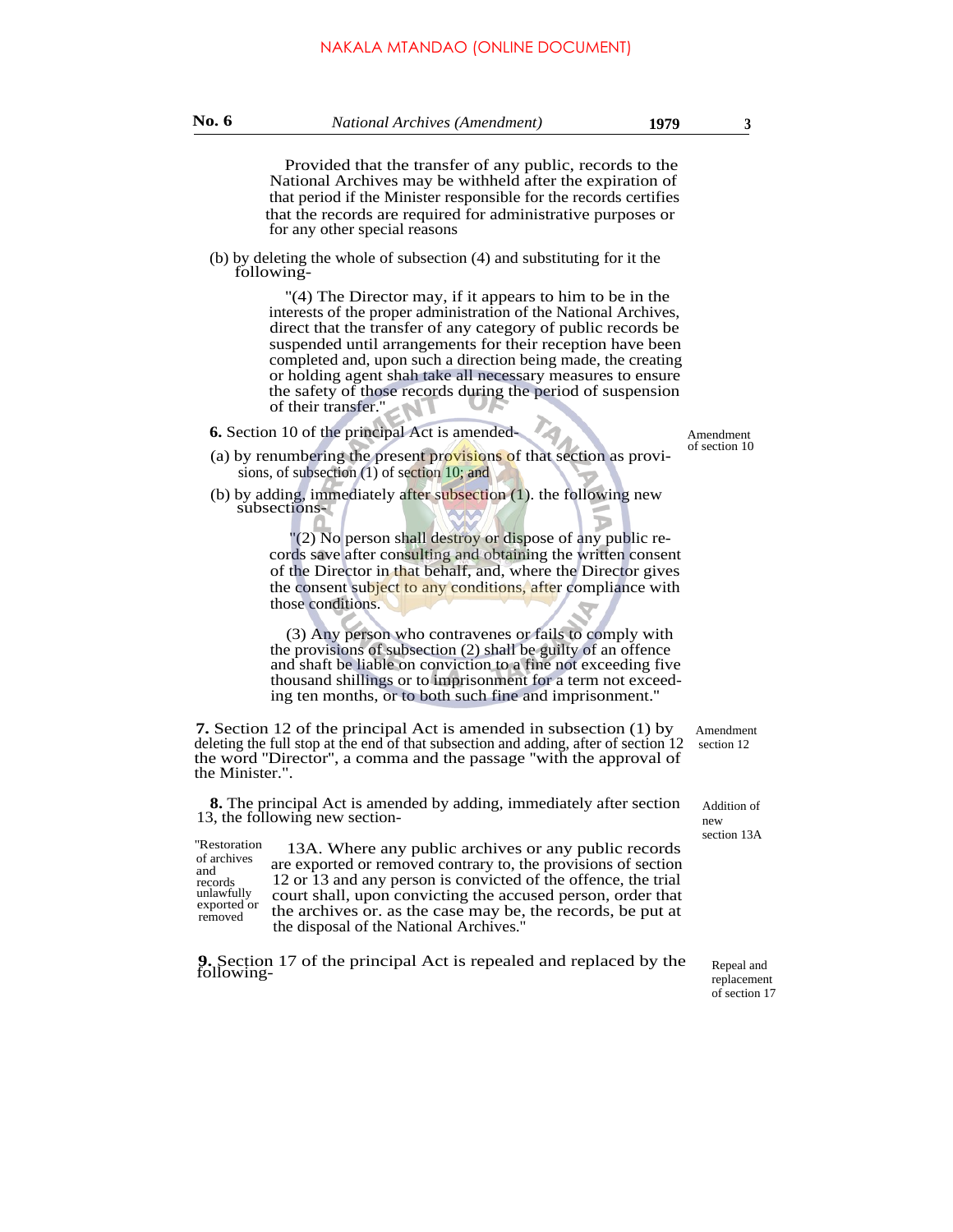"Establish- $17.-(1)$  There is hereby established a body to be known as ment and<br>functions of the National Archives and Records Management Advisory Council. National

Archives and Records Management Advisory Council

> (2) The provisions of the First Schedule to this Act shall have effect as to the composition, proceedings, we tenure of office of the members of, and otherwise in relation to, the Council.

> (3) The functions of the Council shall be to advise generally on the management of archives and records and, in particular, to give advise to the Minister on:

- (a) the policy and the procedure relating to the acquisition of archives and records from institutions other than those specified in the Second Schedule to this Act;
- (b) the management and the operations of the National Archives;
- (c) the formulation of a policy Mating to the prohibition or restriction of access by the public to public archives;
- (d) the declaration of places of deposit for the preservation of public or private records;
- (e) the classification and de-classification of records;
- (f) the presentation and recommendation of Archives and Records Disposal and Preservation Schedules.''

**10.** The Schedule to the principal Act is deleted and replaced by the following schedule

and replacement Of Schedule

Deletion

''FIRST SCHEDULE--(Section 17 (2))

## THE COUNCIL

Interpreta-<br>tion **1.** in this Schedule-<br>tion **1.** The appointing author

- "the appointing authority" means, in the case of the Chairman, the President, and m the case of any other member, the Minister;
- "Council" means the National Archives and Records Management Advisory Council established by section 17;
- "member'' means a member of the Council and includes the Chairman and the Vice-Chairman.

## Composition **2.** -(1) The Council shall consist of-

- (a) a Chairman who shall be appointed by the President;
- (b) the Director;

 $\bullet$ 

- (c) the Director of the National Archives in Zanzibar;
- (d) not less than seven nor more than twelve other members who shall be appointed by the Minister.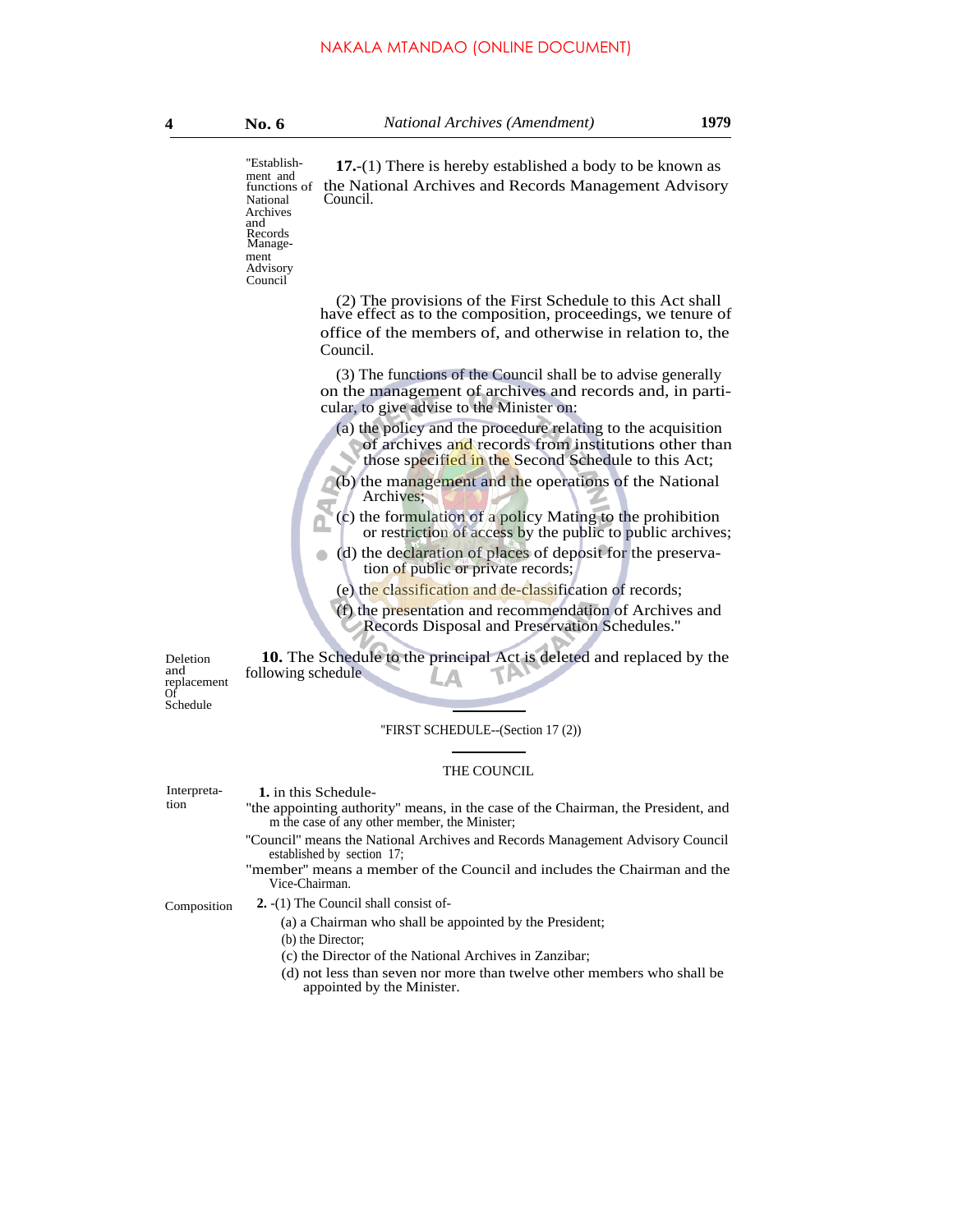| <b>No. 6</b>                                                                                                                                                            | National Archives (Amendment)                                                                                                                                                                                                                                                                                                                                                                                                                                                                                                                                                                                                                                                                        | 1979 | 5                                                      |
|-------------------------------------------------------------------------------------------------------------------------------------------------------------------------|------------------------------------------------------------------------------------------------------------------------------------------------------------------------------------------------------------------------------------------------------------------------------------------------------------------------------------------------------------------------------------------------------------------------------------------------------------------------------------------------------------------------------------------------------------------------------------------------------------------------------------------------------------------------------------------------------|------|--------------------------------------------------------|
|                                                                                                                                                                         | (2) In making appointments of members under paragraph $2(1)(d)$ the Minister<br>shall ensure that he appoints persons who have experience and ability in records<br>administration or archival research or who, in his view have the deliberations of<br>the council and to assist the Council in the performance of its functions.                                                                                                                                                                                                                                                                                                                                                                  |      |                                                        |
| member.                                                                                                                                                                 | 3.-(1) Subject to sub-paragraph (2), every member shall, unless his appointment is<br>sooner terminated or he otherwise ceases to be a member, hold office for a term of<br>three years from the date of his appointment and shall be eligible for re-appointment.<br>(2) In the case of a member who is a member by virtue of his holding some other<br>office, he shall cease to be a member upon his wasing to hold that office.<br>(3) Any member, other than a member referred to in sub-paragraph (2), may at any<br>time resign by giving notice in writing to the appointing authority, and 710111<br>(late of the receipt of the notice by the appointing authority, he shall cease to be a |      | Tenure of<br>Office                                    |
| predecessor.                                                                                                                                                            | <b>4.</b> Where any member ceases to be a member for any reason before the expiration of<br>his term of office, the appointing authority may appoint another person in his Place<br>and the person so appointed shall hold office for the remainder of the term of office of his                                                                                                                                                                                                                                                                                                                                                                                                                     |      | Casual<br>vacancies                                    |
|                                                                                                                                                                         | <b>5.</b> -(1) The Council shall ordinarily meet for the transaction of its business at the<br>times and at the places determined by it, but shall meet at least once every six months.<br>(2) The Chairman, or in his absence the Vice Chairman may at any time call a<br>special meeting of the Council, and shall call a special meeting upon a written<br>request by a majority of the members in office.                                                                                                                                                                                                                                                                                        |      | Meetings of<br>Council                                 |
|                                                                                                                                                                         | (3) The Chairman, or in his absence the Vice-Chairman, shall preside at every<br>meeting of the Council. In the absence of both the Chairman and the Vice-Chairman<br>the members present shall appoint one of their number to preside over the meeting.                                                                                                                                                                                                                                                                                                                                                                                                                                             |      |                                                        |
|                                                                                                                                                                         | (4) The Chairman, or in his absence the Vice-Chairman, may invite any person who<br>is not a member to participate in the deliberations at any meeting of the Council,<br>but any person so invited shall not be entitled to vote.                                                                                                                                                                                                                                                                                                                                                                                                                                                                   |      |                                                        |
|                                                                                                                                                                         | <b>6.</b> The quorum at any meeting of the Council shall be half of the members in                                                                                                                                                                                                                                                                                                                                                                                                                                                                                                                                                                                                                   |      | Quorum                                                 |
| office.<br>to his deliberative vote.                                                                                                                                    | <b>7.</b> -(1) Questions proposed at a meeting of the Council shall be decided by a<br>majority of the votes of the members present and voting and in the event of an<br>equality of votes the person presiding shall have a second or casting vote in addition                                                                                                                                                                                                                                                                                                                                                                                                                                      |      | Decision, of<br>Council                                |
|                                                                                                                                                                         | (2) Notwithstanding the provisions of sub-paragraph (1), a decision may be made<br>by the Council without a meeting by circulation of the relevant papers among the<br>members, and the expression in writing of the views of the majority of the members.                                                                                                                                                                                                                                                                                                                                                                                                                                           |      |                                                        |
|                                                                                                                                                                         | <b>8.</b> -(1) The Council shall cause to be recorded and kept minutes of all business<br>conducted or transacted at its meetings, mid the minutes of each meeting of the Council<br>shall be read and confirmed, or amended and confirmed, at the next meeting of the<br>Council and signed by the person presiding at that meeting.                                                                                                                                                                                                                                                                                                                                                                |      | Minutes of<br>meetings                                 |
|                                                                                                                                                                         | (2) Any minutes purporting to be signed by the person<br>the Council shall, in the absence of proof of error, be deemed to be a<br>record of the meeting whose minutes they purport to be.                                                                                                                                                                                                                                                                                                                                                                                                                                                                                                           | at   |                                                        |
|                                                                                                                                                                         | 9. The validity of any act or proceeding of the council shall not be effected by any                                                                                                                                                                                                                                                                                                                                                                                                                                                                                                                                                                                                                 |      |                                                        |
|                                                                                                                                                                         | vacancy among its members or by defect m the appointment of any of them.                                                                                                                                                                                                                                                                                                                                                                                                                                                                                                                                                                                                                             |      | vacancies<br>etc., not to<br>invalidate<br>proceedings |
| proceedings.                                                                                                                                                            | 10. Subject to the provisions of this Schedule, the Council way regulate its own                                                                                                                                                                                                                                                                                                                                                                                                                                                                                                                                                                                                                     |      | Council<br>may<br>regulate its                         |
|                                                                                                                                                                         | SECOND SCHEDULE--(Section 2)                                                                                                                                                                                                                                                                                                                                                                                                                                                                                                                                                                                                                                                                         |      | own<br>proceedings                                     |
| Save for the records of the Public Trustee or of the Administrator-General which<br>relate to individual trusts or estates, the following are public records:<br>PART A |                                                                                                                                                                                                                                                                                                                                                                                                                                                                                                                                                                                                                                                                                                      |      |                                                        |
|                                                                                                                                                                         | 1. The records of any Ministry or Government department and of any commission,<br>office or other body or establishment under the Government.                                                                                                                                                                                                                                                                                                                                                                                                                                                                                                                                                        |      |                                                        |